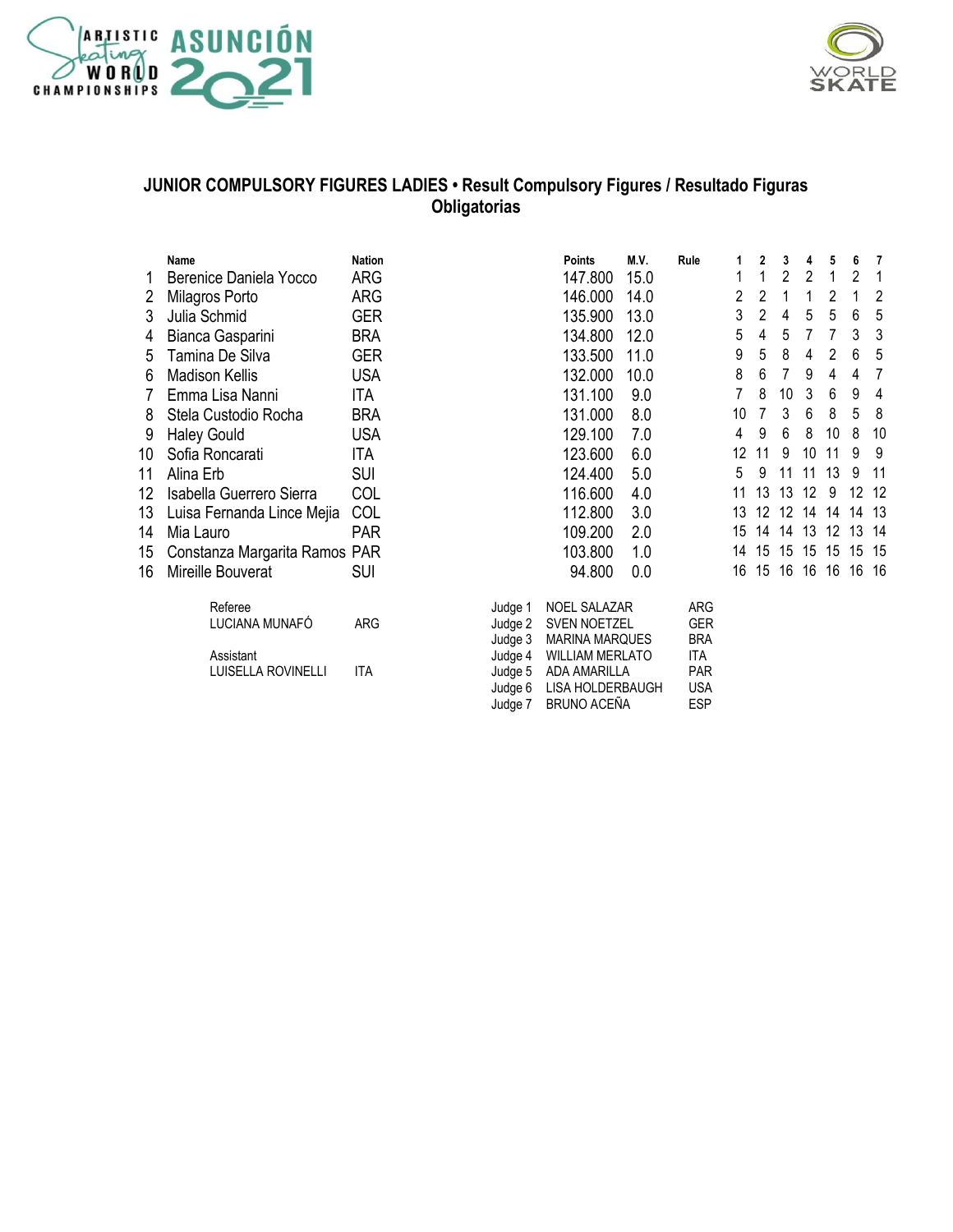



## **JUNIOR COMPULSORY FIGURES MEN • Result Compulsory Figures / Resultado Figuras Obligatorias**

|             | Name                            | <b>Nation</b> | <b>Points</b> | M.V.                   | Rule                      | 2          | 3 | 4 | 5 | 6 | - 7            |
|-------------|---------------------------------|---------------|---------------|------------------------|---------------------------|------------|---|---|---|---|----------------|
| 1           | Aditya Seth                     | <b>USA</b>    | 137.900       | 5.0                    |                           |            |   |   |   | 1 |                |
| $2^{\circ}$ | Vance Youngren                  | <b>USA</b>    | 125.900       | 4.0                    |                           | 2<br>5     | 2 | 4 | 2 | 3 | $\overline{2}$ |
| 3           | Alessandro Trisciani            | ITA           | 125.200       | 3.0                    |                           | 2<br>3     | 3 | 2 | 3 | 2 | - 3            |
| 4           | Kevin Koel Medziukevicius Leite | <b>BRA</b>    | 120,000       | 2.0                    |                           | 3<br>3     | 4 | 3 | 3 | 4 | -4             |
| 5           | André Wiesli                    | <b>SUI</b>    | 113.300       | 1.0                    |                           | 6<br>4     | 5 | 5 | 6 | 5 | - 6            |
| 6           | Erik Medziukevicius Leite       | <b>BRA</b>    | 108.400       | 0.0                    |                           | 6<br>5     | 6 | 6 | 5 | 6 | - 5            |
|             | Referee                         |               | Judge 1       | <b>MARCUS SCHMIDT</b>  |                           | <b>BRA</b> |   |   |   |   |                |
|             | FERNANDO BORNIQUEL ESP          |               | Judge 2       | <b>GEA VON HENNING</b> |                           | <b>NED</b> |   |   |   |   |                |
|             |                                 |               | Judge 3       | <b>MARIA AGUDELO</b>   |                           | COL        |   |   |   |   |                |
|             | Assistant                       |               | Judge 4       | NUNO SANTOS            |                           | <b>POR</b> |   |   |   |   |                |
|             | ROMINA RASO                     | <b>ARG</b>    | Judge 5       | <b>NELLIE LILLIE</b>   |                           | <b>USA</b> |   |   |   |   |                |
|             |                                 |               | Judge 6       |                        | <b>FRANCESCO TREVISAN</b> | ITA        |   |   |   |   |                |
|             |                                 |               | Judge 7       | LAURA OLARAN           |                           | <b>URU</b> |   |   |   |   |                |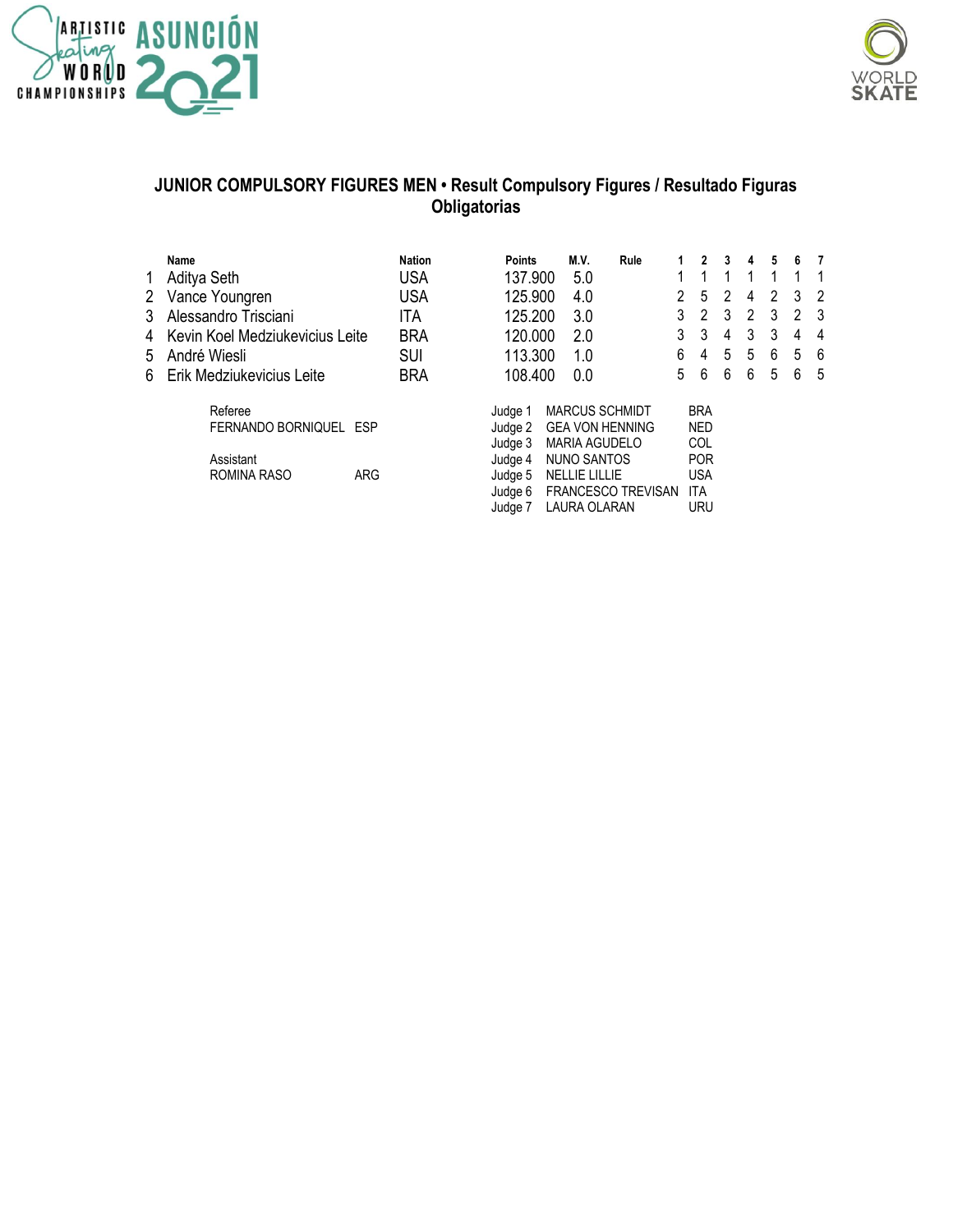



### **SENIOR COMPULSORY FIGURES LADIES • Result Compulsory Figures / Resultado Figuras Obligatorias**

|    | Name                             |            | <b>Nation</b> | <b>Points</b>      | M.V.                 | Rule                   | 1              | $\mathbf{2}$      | 3  | 4              | 5              | 6              | 7              |
|----|----------------------------------|------------|---------------|--------------------|----------------------|------------------------|----------------|-------------------|----|----------------|----------------|----------------|----------------|
| 1  | <b>Giselle Soler</b>             |            | <b>ARG</b>    | 149.500            | 21.0                 | S.M.V.                 | $\overline{2}$ | 1                 | 2  | 3              | $\overline{2}$ | $\overline{2}$ | $\overline{2}$ |
| 2  | Anabella Mendoz                  |            | <b>ARG</b>    | 149.800            | 21.0                 | S.M.V.                 | 1              | 3                 | 3  | 2              | 1              | 1              | 6              |
| 3  | Astrid Carolina Baez Acosta      |            | COL           | 149.100            | 21.0                 | S.M.V.                 | 3              | 2                 | 1  | 1              | 4              | 3              | 2              |
| 4  | Alina De Silva                   |            | <b>GER</b>    | 140.900            | 19.0                 |                        | 5              | 5                 | 5  | 4              | 6              | 4              | 1              |
| 5  | Chiara Trentini                  |            | <b>ITA</b>    | 139.300            | 18.0                 |                        | 5              | 3                 | 8  | 5              | 6              | 7              | 4              |
| 6  | Bianca Corteze Ameixeiro         |            | <b>BRA</b>    | 134.700            | 17.0                 |                        | 7              | 9                 | 5  | $\overline{7}$ | 3              | 5              | 11             |
| 7  | Alessia Donadelli                |            | <b>ITA</b>    | 136.200            | 16.0                 |                        | 8              | 6                 | 7  | 6              | 11             | 6              | $\overline{7}$ |
| 8  | Desiree Cocchi                   |            | <b>ITA</b>    | 134.300            | 15.0                 |                        | 9              | 7                 | 10 | 8              | 6              | 9              | 5              |
| 9  | Sofia Matich                     |            | ARG           | 131.400            | 14.0                 |                        | 4              | 8                 | 11 | 9              | 9              | 10             | 10             |
| 10 | Sarah Kristin Behlen             |            | <b>GER</b>    | 132.300            | 13.0                 |                        | 9              | 10                | 4  | 10             | 10             | 8              | 9              |
| 11 | Juliana Giraldo Jaramillo        |            | COL           | 129.700            | 12.0                 |                        | 11             | 13                | 9  | 10             | 5              | 11             | 8              |
| 12 | Yesabel Faliú                    |            | <b>URU</b>    | 115.700            | 10.5                 |                        | 13             | 14                | 13 | 14             | 13             | 13             | 13             |
| 13 | Guillermina Speyer               |            | <b>URU</b>    | 114.900            | 10.0                 |                        | 12             | 18                | 14 | 17             | 12             | 12             | 15             |
| 14 | Courtney Kennedy                 |            | <b>USA</b>    | 115.000            | 9.5                  |                        | 13             | 12                | 16 | 12             | 14             | 14             | 12             |
| 15 | Leticia Maria Castillo Ivon      |            | <b>MEX</b>    | 113,000            | 8.0                  |                        | 17             | 11                | 12 | 13             | 16             | 16             | 16             |
| 16 | Gillian Marie Muldoon            |            | <b>USA</b>    | 110.800            | 7.0                  |                        | 18             | 17                | 15 | 14             | 16             | 15             | 14             |
| 17 | Gabriella Seidel                 |            | <b>USA</b>    | 107.800            | 6.0                  |                        | 20             | 15                | 17 | 17             | 15             | 18             | 17             |
| 18 | <b>Stella Heller De Mattos</b>   |            | <b>BRA</b>    | 107.300            | 5.0                  |                        | 16             | 19                | 18 | 16             | 18             | 17             | 18             |
| 19 | Micaela Gonzalez                 |            | <b>CHI</b>    | 103.100            | 4.0                  |                        | 15             | 16                | 21 | 21             | 21             | 19             | 19             |
| 20 | Mirjam Arnold                    |            | <b>SUI</b>    | 101.600            | 3.0                  |                        | 19             | 19                | 19 | 20             | 19             | 20             | 20             |
| 21 | Maria Jose Brunetti Zotelo       |            | <b>PAR</b>    | 98.300             | 2.0                  |                        | 21             | 21                | 19 | 19             | 20             | 21             | 21             |
| 22 | Fiorella Del Carmen Caceres Vera |            | <b>PAR</b>    | 91.400             | 1.0                  |                        | 22             | 22                |    | 22 22 22 22    |                |                | -22            |
|    | Referee                          |            |               | Judge 1            | ROMINA RASO          |                        |                | <b>ARG</b>        |    |                |                |                |                |
|    | LUISELLA ROVINELLI               | <b>ITA</b> |               | Judge 2<br>Judge 3 | <b>MARIA AGUDELO</b> | <b>WILLIAM MERLATO</b> |                | <b>ITA</b><br>COL |    |                |                |                |                |
|    | Assistant                        |            |               | Judge 4            |                      | FERNANDO BORNIQUEL     |                | <b>ESP</b>        |    |                |                |                |                |
|    | LISA HOLDERBAUGH                 | <b>USA</b> |               | Judge 5            |                      | MARCUS SCHMIDT         |                | <b>BRA</b>        |    |                |                |                |                |
|    |                                  |            |               | Judge 6            | LAURA OLARAN         |                        |                | <b>URU</b>        |    |                |                |                |                |
|    |                                  |            |               | Judge 7            |                      | MICHAEL SEEGER         |                | <b>GER</b>        |    |                |                |                |                |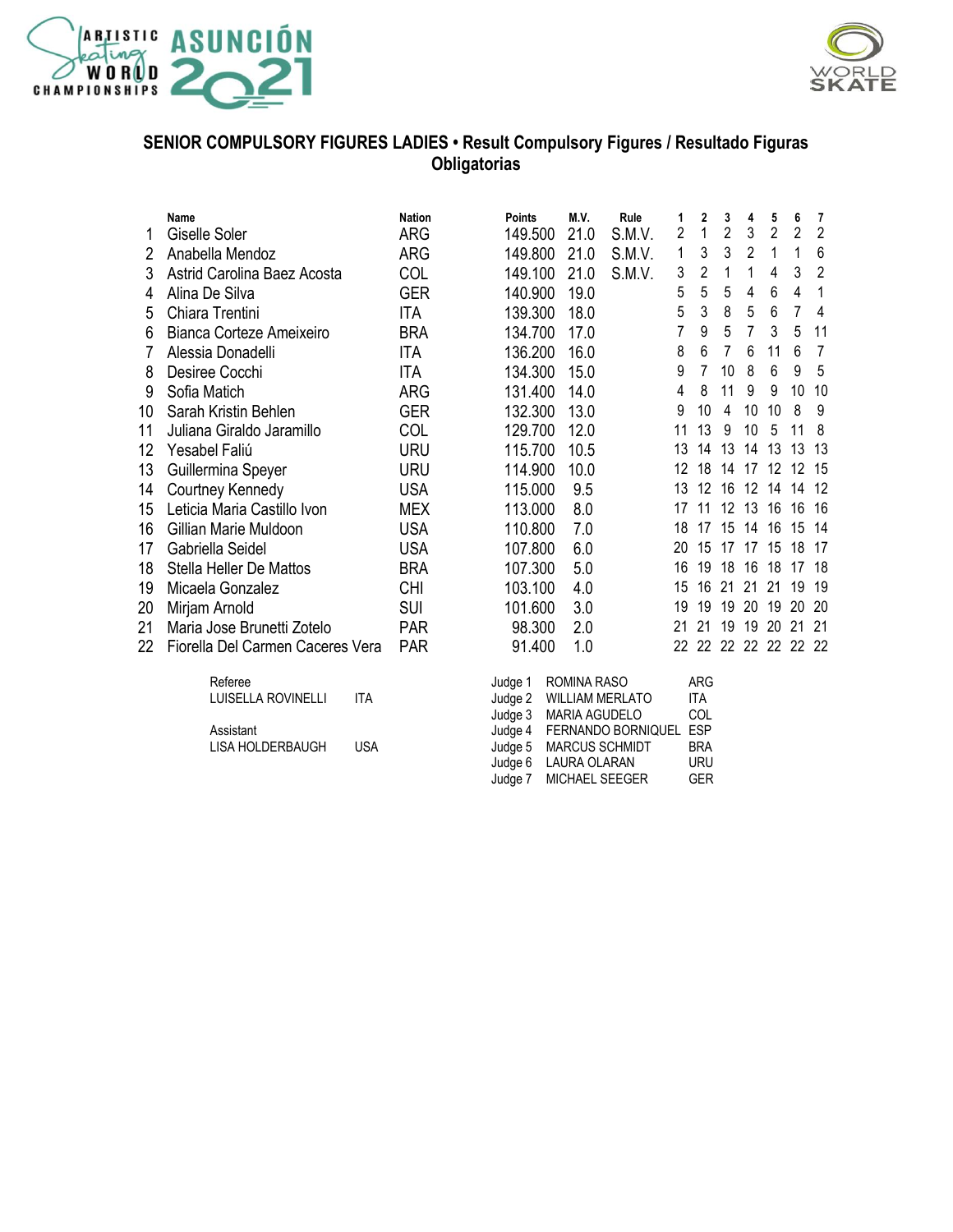



### **SENIOR COMPULSORY FIGURES MEN • Result Compulsory Figures / Resultado Figuras Obligatorias**

|    | Name                 | <b>Nation</b> | <b>Points</b> | M.V.                   | Rule               | 1  | 2              | 3  | 4              | 5  | 6  | 7   |
|----|----------------------|---------------|---------------|------------------------|--------------------|----|----------------|----|----------------|----|----|-----|
|    | Brayan Carreño       | <b>COL</b>    | 145.600       | 13.0                   |                    | 1  | 1              | 1  | 1              | 1  |    |     |
| 2  | Mirco Schiavoni      | ITA           | 138.100       | 12.0                   |                    | 3  | $\overline{2}$ | 2  | 4              | 3  | 2  | 2   |
| 3  | Felipe Werle         | <b>BRA</b>    | 133.400       | 11.0                   |                    | 2  | 4              | 5  | 2              | 2  | 5  | 7   |
| 4  | Facundo Fina         | <b>ARG</b>    | 130.900       | 9.5                    | 7c                 | 5  | 3              | 3  | 5              | 5  | 8  | 5   |
| 5  | Esteban Bojorge      | ARG           | 131.000       | 9.5                    | 7c                 | 4  | 5              | 3  | 6              | 4  | 6  | 8   |
| 6  | Federico Trento      | ITA           | 129.100       | 7.5                    | 7c                 | 6  | 8              | 6  | $\overline{2}$ | 6  | 7  | 4   |
| 7  | Luca Innocenti       | ITA           | 127.700       | 7.5                    | 7c                 | 10 | 7              | 6  | 7              | 7  | 3  | 3   |
| 8  | Josiah Bishop        | <b>USA</b>    | 124.300       | 6.0                    |                    | 7  | 5              | 9  | 9              | 8  | 4  | 6   |
| 9  | Facundo Nieva Biza   | <b>ARG</b>    | 119.700       | 5.0                    |                    | 8  | 10             | 6  | 8              | 11 | 9  | 9   |
| 10 | Benson Kuan          | <b>USA</b>    | 113.900       | 4.0                    |                    | 8  | 9              | 11 | 11             | 13 | 10 | 10  |
| 11 | Daniel Hernandez     | COL           | 111.800       | 3.0                    |                    | 12 | 11             | 9  | 10             | 10 | 12 | 11  |
| 12 | Carlos David Jimenez | COL           | 109.900       | 2.0                    |                    | 11 | 12             | 12 | 12             | 9  | 11 | 12  |
|    | Garzon               |               |               |                        |                    |    |                |    |                |    |    |     |
| 13 | Janick Wiesli        | <b>SUI</b>    | 100.800       | 1.0                    |                    | 14 | 13             | 13 | 13             | 12 | 13 | -13 |
| 14 | Jayanthesh Kalmat    | <b>USA</b>    | 97.500        | 0.0                    |                    | 13 | 14             | 14 | 14             | 14 | 14 | -14 |
|    | Referee              |               | Judge 1       | <b>MARINA MARQUES</b>  |                    |    | <b>BRA</b>     |    |                |    |    |     |
|    | <b>SVEN NOETZEL</b>  | <b>GER</b>    | Judge 2       | <b>GEA VON HENNING</b> |                    |    | <b>NED</b>     |    |                |    |    |     |
|    |                      |               | Judge 3       | <b>NOEL SALAZAR</b>    |                    |    | ARG            |    |                |    |    |     |
|    | Assistant            |               | Judge 4       | <b>NELLIE LILLIE</b>   |                    |    | <b>USA</b>     |    |                |    |    |     |
|    | LUCIANA MUNAFO       | ARG           | Judge 5       | <b>ADA AMARILLA</b>    |                    |    | <b>PAR</b>     |    |                |    |    |     |
|    |                      |               | Judge 6       |                        | FRANCESCO TREVISAN |    | ITA            |    |                |    |    |     |
|    |                      |               | Judge 7       | <b>NUNO SANTOS</b>     |                    |    | <b>POR</b>     |    |                |    |    |     |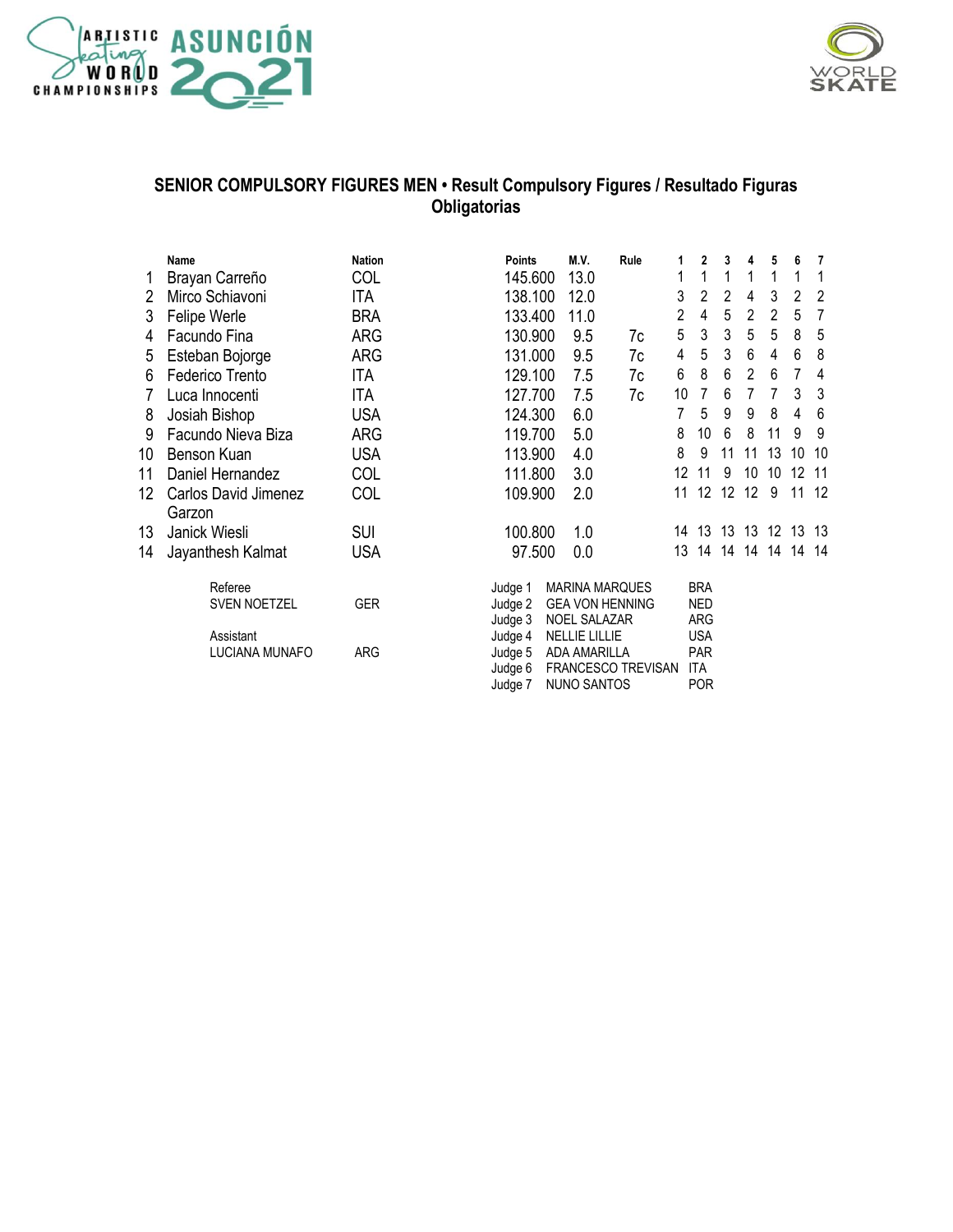

# **Free Skating Ladies cat. Juniores**

#### **FINAL RESULT**

| Pl.            | <b>Name</b>                       | <b>Club</b> | <b>Nation</b> | <b>Points</b> | <b>SP</b>      | <b>FP</b>       |
|----------------|-----------------------------------|-------------|---------------|---------------|----------------|-----------------|
| $\mathbf{1}$   | <b>GIADA LUPPI</b>                |             | <b>ITA</b>    | 180.10        | $\mathbf{1}$   | $\mathbf{1}$    |
| $\mathbf{2}$   | <b>CLAUDIA AGUADO</b>             |             | <b>ESP</b>    | 121.39        | $\overline{4}$ | 3               |
| 3              | <b>MARIANA ALMEIDA</b>            |             | <b>POR</b>    | 117.39        | $\overline{7}$ | $\mathbf{2}$    |
| 4              | <b>LUIZA D'ANGELO</b>             |             | <b>BRA</b>    | 116.11        | $\mathbf{2}$   | 5               |
| 5.             | PAULINA RUIZ ROMERO               |             | <b>COL</b>    | 110.27        | 8              | 4               |
| 6              | <b>MARIA MARCELA FOYO NAVARRO</b> |             | <b>MEX</b>    | 103.79        | $\mathbf{3}$   | 12              |
| $\overline{7}$ | <b>VALENTINA LOMAS DIAZ</b>       |             | <b>MEX</b>    | 103.63        | 6              | 6               |
| 8              | ANNE SOPHIE SCHIEFER              |             | <b>GER</b>    | 101.86        | 5.             | 9               |
| 9              | <b>LOURDES MARIA D'PAUL</b>       |             | <b>ARG</b>    | 98.97         | 9              | $\overline{7}$  |
| 10             | SAMANTHA KRUSZA                   |             | <b>USA</b>    | 92.44         | 11             | 8               |
| 11             | LAURA GUIMARÃES OLYMPIO           |             | <b>BRA</b>    | 89.07         | 12             | 11              |
| 12             | MICOL GUADALUPE SAUCEDO           |             | <b>ARG</b>    | 88.12         | 13             | 10 <sup>°</sup> |
| 13             | <b>ALINA ERB</b>                  |             | <b>SUI</b>    | 85,06         | 10             | 14              |
| 14             | MICAELA MARCELLONI ARIAS          |             | <b>DOM</b>    | 81.40         | 14             | 13              |
| 15             | <b>TAMARA GUANES</b>              |             | <b>PAR</b>    | 69.01         | 15             | 15              |
| 16             | ANTONIA VILLARROEL VELASQUEZ      |             | <b>CHI</b>    | 66.42         | 16             | 16              |
| 17             | <b>MELISSA LOREIRO</b>            |             | <b>PAR</b>    | 64.85         | 17             | 17 <sup>2</sup> |
| 18             | <b>GIMENA VILLA</b>               |             | <b>URU</b>    | 60.46         | 18             | 18              |
| 19             | MAYRA FERNANDA MEZA MALLA         |             | <b>ECU</b>    | 57.32         | 19             | 19              |
| 20             | <b>EMILY RAMÍREZ</b>              |             | <b>ECU</b>    | 44.79         | 20             | 20              |
| 21             | YARA EMAD                         |             | <b>EGY</b>    | 26.61         | 21             | 21              |
| 22             | ANAHI CARMEN SAAVEDRA COPA        |             | <b>BOL</b>    | 22.15         | 22             | 22              |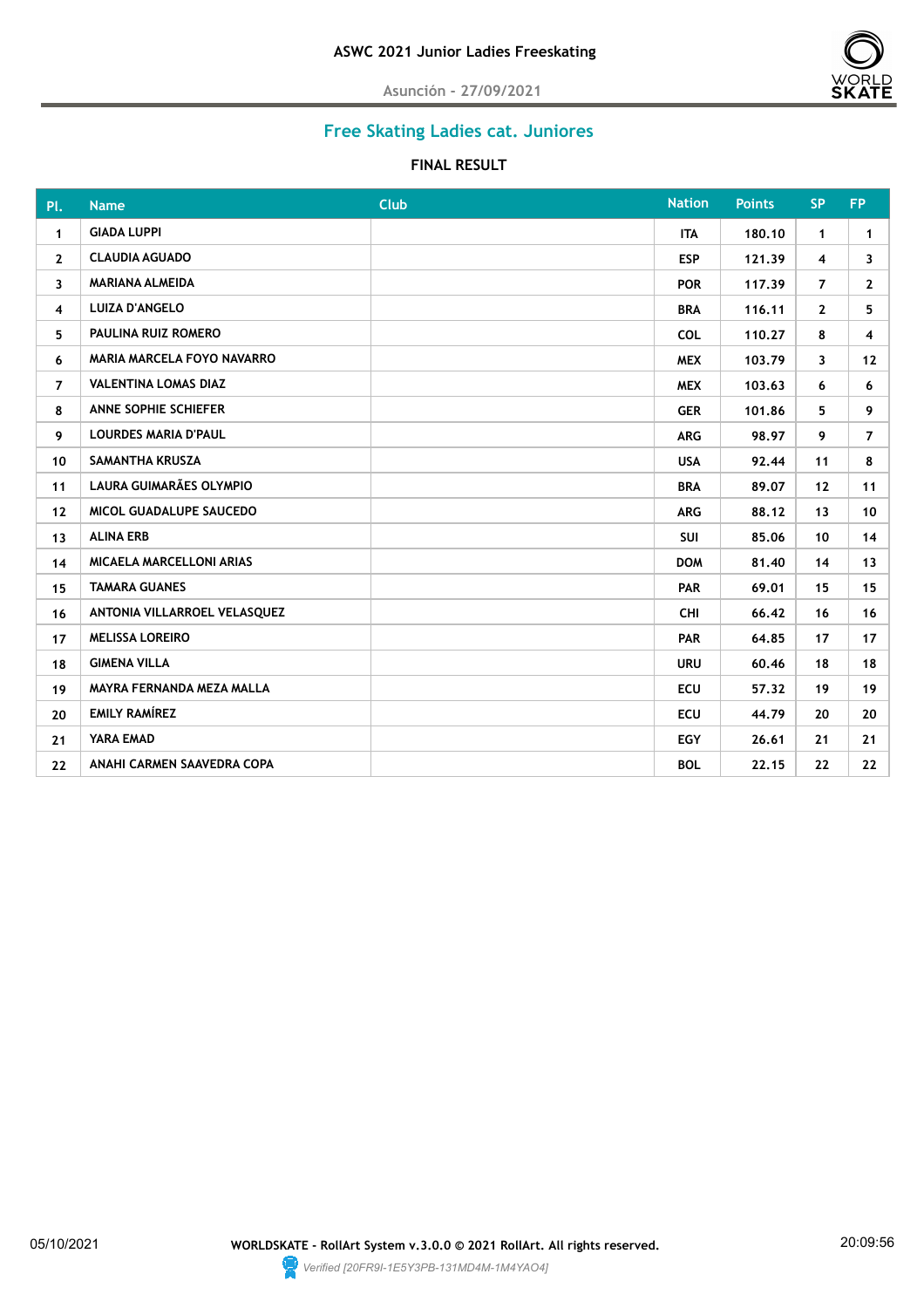

## **Free Skating Men cat. Juniores**

#### **FINAL RESULT**

| PL.            | <b>Name</b>                            | <b>Club</b> | <b>Nation</b> | <b>Points</b> | <b>SP</b>      | <b>FP</b>    |
|----------------|----------------------------------------|-------------|---------------|---------------|----------------|--------------|
| $\mathbf{1}$   | LUCAS YÁÑEZ                            |             | <b>ESP</b>    | 215.66        | $\mathbf{1}$   | 1            |
| $\mathbf{2}$   | <b>HÉCTOR DIEZ</b>                     |             | <b>ESP</b>    | 211.10        | $\mathbf{2}$   | $\mathbf{2}$ |
| 3              | DONATO MASTROIANI VITO                 |             | <b>ARG</b>    | 167.76        | 4              | 3            |
| $\overline{4}$ | <b>EDOARDO PARASI</b>                  |             | <b>ITA</b>    | 157.72        | 5              | 4            |
| 5              | ERIK MEDZIUKEVICIUS LEITE              |             | <b>BRA</b>    | 151.23        | 6              | 5            |
| 6              | <b>DIOGO NOGUEIRA</b>                  |             | <b>POR</b>    | 149.24        | 3              | 7            |
| $\overline{7}$ | <b>ALEX CHIMETTO</b>                   |             | <b>ITA</b>    | 134.96        | 10             | 6            |
| 8              | <b>ARTHUR SANTOS ALCORTE</b>           |             | <b>BRA</b>    | 127.26        | $\overline{7}$ | 8            |
| 9              | LAUTARO RODRIGUEZ GIUSTO               |             | <b>ARG</b>    | 117.65        | 8              | 9            |
| 10             | <b>DEIVI ROJAS</b>                     |             | <b>COL</b>    | 107.88        | 9              | 10           |
| 11             | DARWIN AUGUSTO VEGA<br><b>MARTÍNEZ</b> |             | <b>ECU</b>    | 49.97         | 11             | 11           |
| 12             | ANDRÉ WIESLI                           |             | <b>SUI</b>    | 38.82         | 12             | 12           |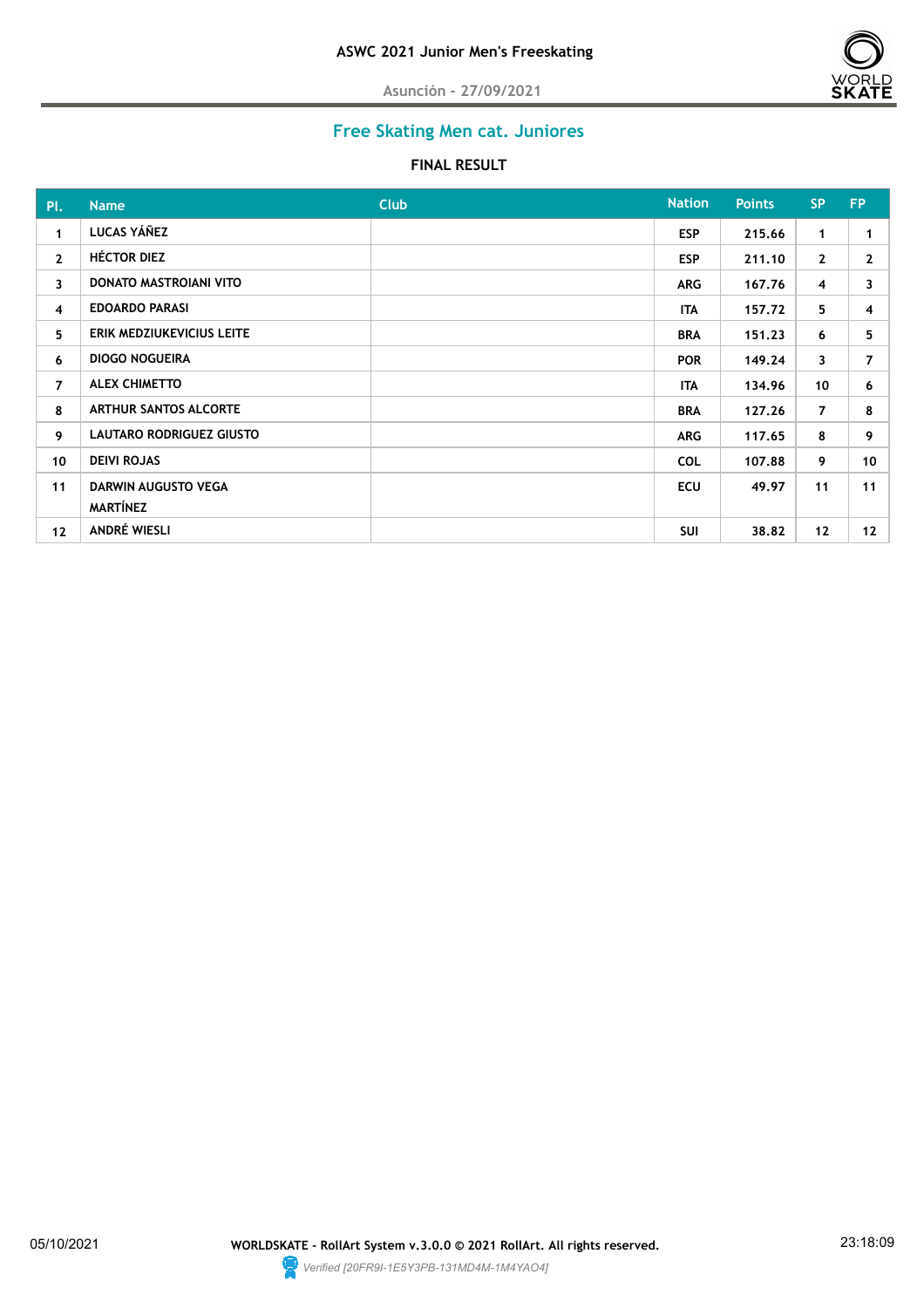

## **Free Skating Ladies cat. Seniores**

**FINAL RESULT REVISED** 

| PI.                     | <b>Name</b>                               | <b>Club</b> | <b>Nation</b> | <b>Points</b> | <b>SP</b>      | <b>FP</b>      |
|-------------------------|-------------------------------------------|-------------|---------------|---------------|----------------|----------------|
| $\mathbf{1}$            | <b>REBECCA TARLAZZI</b>                   |             | <b>ITA</b>    | 187.43        | $\mathbf{1}$   | 1              |
| $\mathbf{2}$            | ANDREA SILVA PASCUAL                      |             | <b>ESP</b>    | 160.86        | 3              | $\mathbf{2}$   |
| 3                       | <b>LETIZIA GHIROLDI</b>                   |             | ITA           | 155.17        | $\mathbf{2}$   | 4              |
| $\overline{\mathbf{4}}$ | <b>CARLA ESCRICH</b>                      |             | <b>ESP</b>    | 155.02        | $\overline{4}$ | 3              |
| 5.                      | <b>MICOL ZANGOLI</b>                      |             | ITA           | 129.08        | 5              | 6              |
| 6                       | <b>CAROLINA BURWAN</b>                    |             | <b>ARG</b>    | 121.04        | $\overline{7}$ | 5              |
| $\overline{7}$          | <b>BIANCA CORTEZE AMEIXEIRO</b>           |             | <b>BRA</b>    | 117.13        | 6              | $\overline{7}$ |
| 8                       | SARA CASTILLO MARTINEZ                    |             | <b>BRA</b>    | 110.04        | 8              | 8              |
| 9                       | <b>MARTINA DELLA CHIESSA</b>              |             | <b>ARG</b>    | 105.51        | 9              | 11             |
| 10                      | <b>LUDIVINE MALLE</b>                     |             | <b>FRA</b>    | 100.39        | 11             | 9              |
| 11                      | SOFIE HOFFERBERTH                         |             | <b>GER</b>    | 97.36         | 13             | 10             |
| 12                      | <b>FLORENCIA CECCONI</b>                  |             | <b>ARG</b>    | 96.54         | 10             | 13             |
| 13                      | <b>ASHLEY CLIFFORD</b>                    |             | <b>USA</b>    | 95.44         | 14             | $12 \,$        |
| 14                      | NATALIE ROTHENBAECHER                     |             | <b>GER</b>    | 89.35         | 12             | 15             |
| 15                      | <b>SANDRA DIAZ</b>                        |             | <b>COL</b>    | 87.79         | 15             | 16             |
| 16                      | <b>ANA REJEC</b>                          |             | <b>SLO</b>    | 87.47         | 17             | 17             |
| 17                      | <b>MANOELA SILVA DI MAIO</b>              |             | <b>BRA</b>    | 86.22         | 18             | 18             |
| 18                      | NATALY OTALORA LOPEZ                      |             | <b>COL</b>    | 81.27         | 21             | 14             |
| 19                      | CAROLINA ZERMEÑO SALDAÑA                  |             | <b>MEX</b>    | 79.31         | 16             | 21             |
| 20                      | <b>EDUARDA FUENTES</b>                    |             | <b>ECU</b>    | 74.23         | 24             | 19             |
| 21                      | <b>FLORENCIA MARIA IRRAZABAL</b>          |             | <b>PAR</b>    | 72.70         | 23             | 20             |
| 22                      | ALEJANDRA ADRIANA AVENDANO<br><b>MORA</b> |             | <b>ECU</b>    | 68.42         | 19             | 23             |
| 23                      | LAILA PRISCILA OZUNA                      |             | <b>PAR</b>    | 66.88         | 22             | 22             |
| 24                      | <b>ALMENDRA HERRERA CONTRERAS</b>         |             | CHI           | 62.80         | 20             | 24             |
| 25                      | <b>FABIENNE BACHMANN</b>                  |             | SUI           | 49.74         | 25             | 25             |
| 26                      | <b>LUJAINE AMR</b>                        |             | <b>EGY</b>    | 39.88         | 26             | 26             |